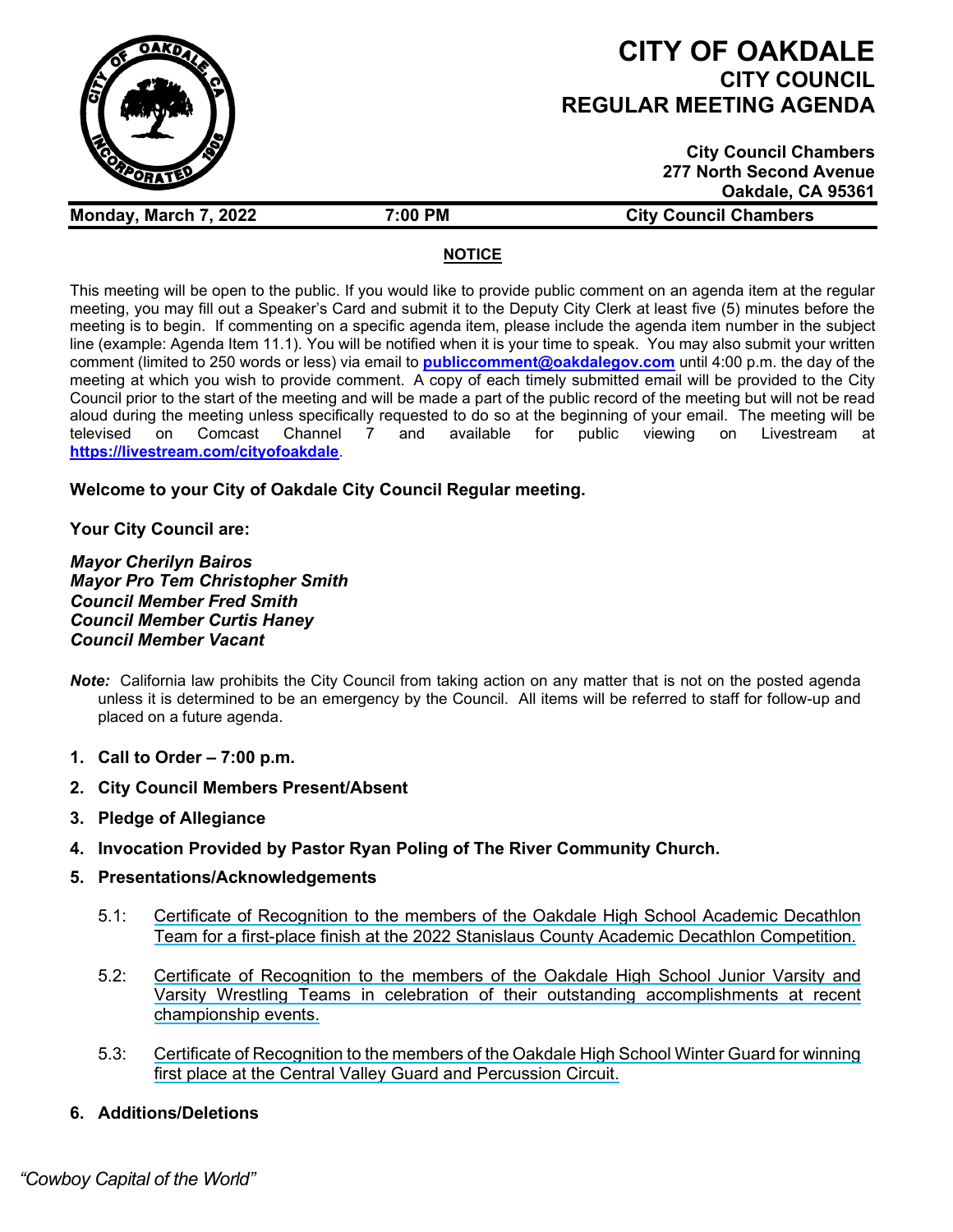

#### **Next City Council Resolution: 2022-016 Next Ordinance: 1279**

### **7. Public Comments**

*Pursuant to Government Code section 54954.3, the City Council may adopt reasonable regulations to ensure that the business on the agenda can be conducted, therefore all members of the public will be given 3 minutes for their public comments. Individuals may not defer their time to another person. A maximum of 30 minutes will be allotted for general public comment. For agenda items, a maximum of 30 minutes will be allotted for public comment on each specific agenda item. California law prohibits the City Council from taking action on any item not appearing on the posted agenda except that Council may refer the matter to staff for follow-up or request it be placed on a future agenda.*

#### **8. Appointment to Boards, Commissions, Committees**

#### **9. City Council Consent Agenda**

The consent agenda is comprised of Items 9.1 through 9.8. Unless there is discussion by a member of the audience/Council they may be approved in one motion.

- 9.1: Approve the Regular City Council Meeting Minutes of February 22, 2022.
- 9.2: Receive and file the Warrant List for the period February 17, 2022 through February 28, 2022.
- 9.3: Waive all readings of Ordinances and Resolutions, except by Title.
- 9.4: Approve by motion, a Co-Sponsored Special Event Application submitted by the Steven Park of the Valley Art Association to hold their annual art show on February 23 – 26, 2023 at the Gene Bianchi Community Center.
- 9.5: Second reading by title only and adoption of Ordinance 1279 of the City of Oakdale, California, an Ordinance approving and adoption Rezone 2020-22, rezoning 8.29+/ acres as to Assessor Parcel Numbers 064-002-027 and 035, from Residential Agriculture (R-A) to Single-Family Residential (R-1) District.
- 9.6: Adopt Resolution 2022-, a Resolution of the City of Oakdale City Council authorizing staff to re-route SR108 and SR120 traffic onto local streets for the 2022, 2023 and 2024 Chocolate Festivals.
- 9.7: Approve by Minute Order, a Tree Removal Request for the removal of one (1) interior live oak tree located at Loma Lane and East G Street.
- 9.8: Approve by Minute Order, a Public Art Mural Design Review Application for a rodeo mural located at the H-B Saloon located at 401 East F Street.

#### **10. Public Hearings**

10.1: Introduce and Waive the First Reading of Ordinance No. 2022-XX, Amending Chapter 26, Refuse, Garbage and Weeds, of the Oakdale Municipal Code, Adding Article V, Legislative Recycling Mandates, Related to State of California Methane Emissions Reduction Targets (SB 1383 Lara, Chapter 395, Statutes of 2016) in a Statewide Effort to Reduce Emissions of Short-lived Climate Pollutants (SLCP). *Published in the February 23, 2022 and March 2, 2022 edition of the Oakdale Leader.*